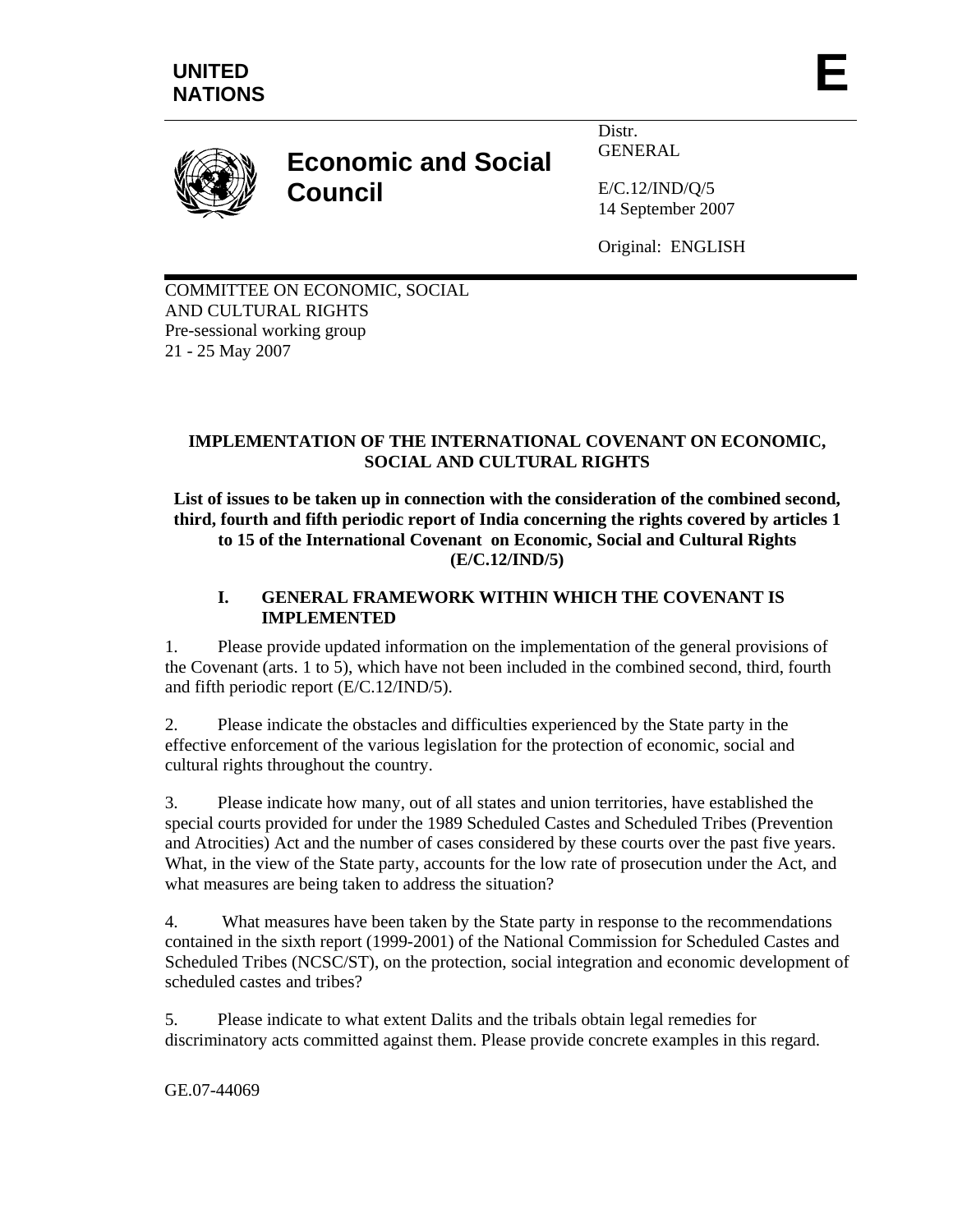6. Please provide information on the provisions of Scheduled Tribes and Other Traditional Forest Dwellers (Recognition of Forest Rights) Act of December 2006, and the mechanisms for its effective enforcement.

7. The Committee requests the State party to provide statistical data over the past five years disaggregated by caste, sex, age, and region-where applicable, in its replies to paragraphs 12, 19, 26, 27, 32, 33, 35 and 42 of the present list of issues. The Committee also requests the State party to provide the specific statistical information requested in paragraphs 16, 21, 23, 29, 37, 43 and 45.

## **II. ISSUES RELATING TO THE GENERAL PROVISIONS OF THE COVENANT (arts. 1-5)**

## **Articles 2-5**

8. Please provide detailed information on the post-Tsunami rehabilitation process in the affected districts in Tamil Nadu. Bearing in mind the State party's obligations under the Covenant, to what extent is this process being undertaken with due regard to the participation of the affected communities? Please also include information on the benchmarks and the time frame for their achievement.

9. Please indicate the percentage of representation of Dalits in public policy- making bodies.

10. Please provide detailed information on legislation and other measures designed to promote the equality of men and women in the enjoyment of economic, social and cultural rights. In this regard, please assess the generally subordinate situation of Dalit and tribal women in particular, and provide information on measures taken to enable them to overcome this situation.

## **III. ISSUES RELATING TO THE SPECIFIC PROVISIONS OF THE COVENANT (arts. 6-15)**

11. Please explain why the State party has not ratified the following Conventions of the International Labour Organization:

- (a) Convention No. 2: Unemployment Convention, 1919;
- (b) Convention No. 102 Social Security (Minimum Standards) Convention, 1952;
- (c) Convention No. 138 Minimum Age Convention, 1973;
- (d) Convention No. 169 Indigenous and Tribal Peoples Convention, 1989;
- (e) Convention No. 174 Prevention of Major Industrial Accidents Convention, 1993;
- (f) Convention No. 182 Worst Forms of Child Labour Convention, 1999.

#### **Article 6**

12. In addition to the statistical information provided in paragraphs. 14 to 18 of the report covering the period up to the year 2000, please provide updated statistical data on unemployment and underemployment.

13. Please assess the effectiveness of the measures taken to implement affirmative action legislation and initiatives in the field of employment and education with regard to members of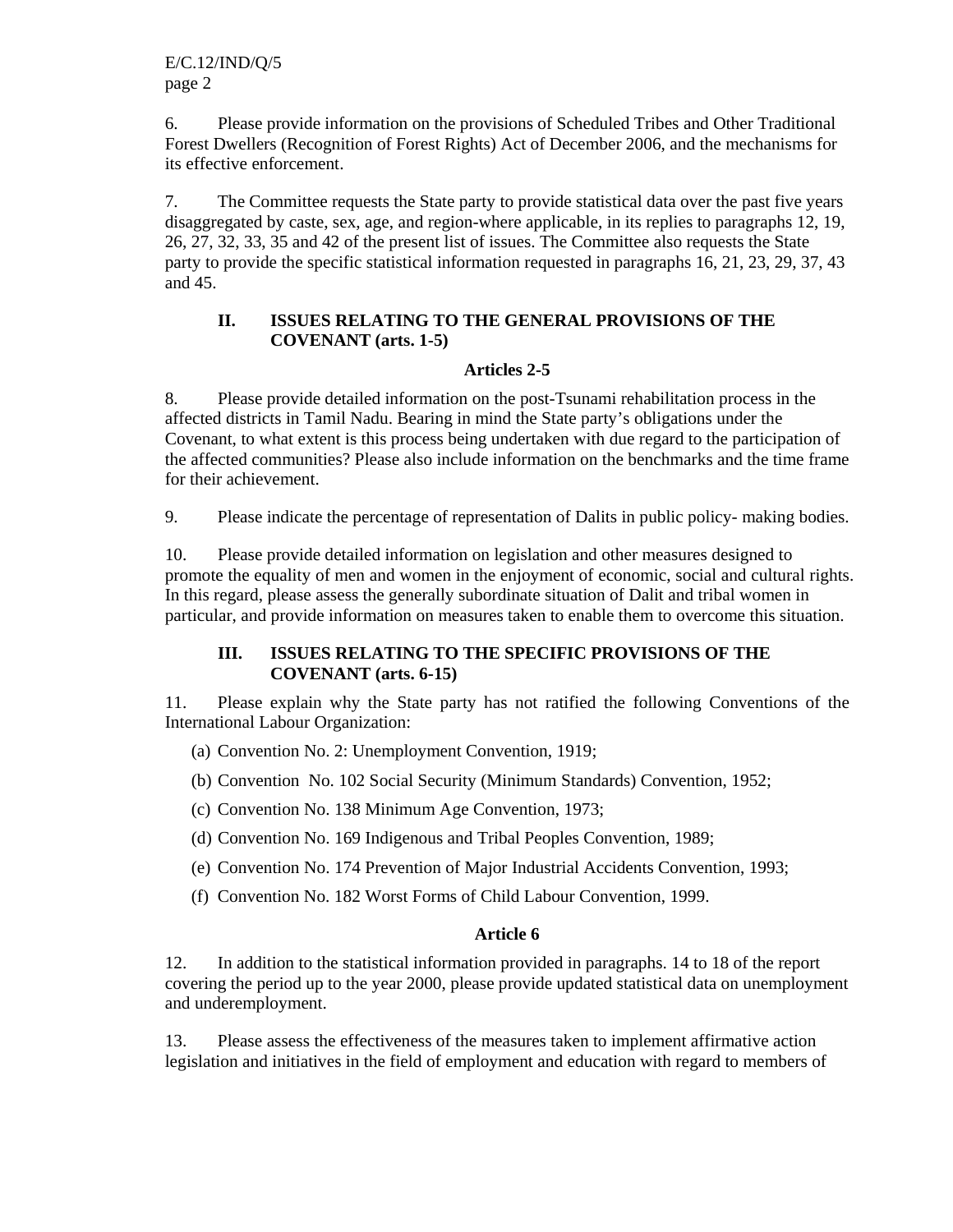E/C.12/IND/Q/5 page 3

scheduled castes and tribes, including the reservation of 27 per cent of the seats in Government services (para 22 of the report).

14. Please describe the effectiveness of the measures taken by the State party to promote employment of persons with disabilities (paras. 61 to 64 of the report). What programmes have been established to target women with disabilities, given the particular difficulties they face in obtaining employment (para. 13)?

#### **Article 7**

15. Please provide comparative data on the gender gap in relation to equal pay for work of equal value and on measures taken by the State/Union Territory governments to enforce the 1976 Equal Remuneration Act (para. 116 of the report). What remedies are available to female employees to challenge such discrimination and how effective are these remedies in practice?

16. Further to the information provided in paragraph 23 of the report, please provide detailed information on the incidence of sexual harassment in the workplace in the State party, including statistical information on the prosecutions launched and the penalties imposed.

17. Please provide detailed information on the effectiveness of labour inspection in monitoring the implementation of occupational safety and health standards (paras. 118 to 127 of the report), especially with regard to chemical plants and the coalmining sector.

18. Please provide detailed information on the enforcement of the 1993 Employment of Manual Scavengers and Construction of Dry Latrines (Prohibition) Act, which directly affects Dalits in particular.

19. Please provide updated information on the extent to which bonded labour exists in the State party, and measures taken to address the situation, including, inter alia, the enforcement of the 1976 Bonded Labour (system) Abolition Act (para. 25 of the report). Please provide statistical information on the number of cases filed under the Act and their judicial outcomes.

## **Article 9**

20. Please elaborate on the non-contributory social security scheme mentioned in paragraph 181 of the report, i.e. access to the social security system by persons that have little or no financial resources and are therefore not covered by the contributory social security system.

21. Further to the information provided in paragraphs 203 and 204 of the report, please provide detailed information, including statistics, on the extent of coverage and the nature of the provision of unemployment benefits in the State party. Notwithstanding the position of the State party that "[…] it is impossible to provide unemployment relief to all who may qualify by any reasonable standards" (para. 203 of the report), has the State party considered providing unemployment benefits, as a minimum, to unemployed workers belonging to marginalized and disadvantaged groups, including scheduled caste and tribes?

22. Please provide information on whether the formal and informal pension schemes and other income support schemes enable older persons to live in dignity.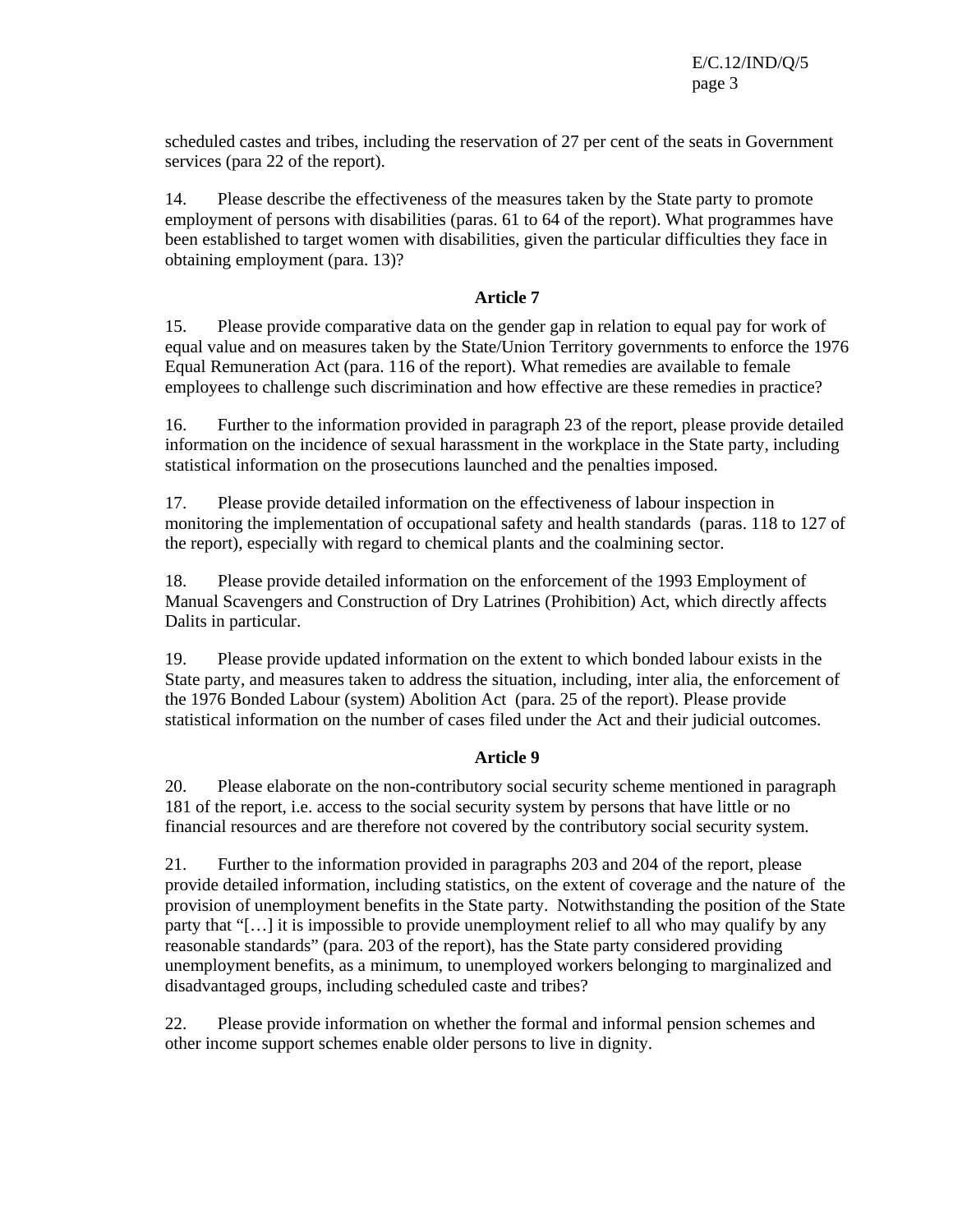## **Article 10**

23. Please provide updated information on domestic violence in the State party, including statistical data on the number of victims, perpetrators, convictions, and the types of sanctions imposed. To what extent has the enactment of the Protection of Women from Domestic Violence Act in 2005 (para. 233 of the report) effectively contributed to the rate of prosecution for cases of domestic violence?

24. Please evaluate the effectiveness of the implementation of the 1961 Dowry Prohibition Act and Section 304 B of the Indian Penal Code (para. 232 of the report) in the State party.

25. Please provide up-to-date statistical information on the extent of internal and cross-border trafficking in persons. What measures are in place to ensure that victims of trafficking are provided with appropriate legal assistance and psychological care?

26. Please provide detailed information, including statistics on the findings of the 2007 Government survey sponsored by the Ministry of Women and Child Development (WCD) regarding the problem of sexual and physical abuse of children. What measures, legislative and otherwise, does the State party envisage to undertake in order to address the problem?

27. Please provide detailed information, including statistics on child prostitution, child marriage and child labour, in particular, child bonded labour. Further to the information provided in the report of the State party, please enumerate concrete steps to address these problems and their outcomes, especially with regard to Dalits.

28. Please provide updated information on the incidence of HIV/AIDS infections, in particular where it concerns child prostitutes.

## **Article 11**

29. Please provide detailed information and statistics concerning poverty levels among the scheduled castes and tribes and forest dwellers throughout the country.

30. What mechanisms has the State party established to monitor the effective implementation of the various schemes to provide food as mentioned in the report, and to ensure equitable distribution of food, especially to the disadvantaged and marginalized groups?

31. Referring to paragraph 394 of the report, please provide updated information on the legislation replacing the 1966 Seeds Act and its impact on the accessibility of seeds for farmers, particularly for the most vulnerable and the poorest among them.

32. Please provide information, including statistics, on the incidence of starvation deaths and the measures taken by the State party to prevent these deaths.

33. Please provide statistics on the displacement of persons as a result of development projects, including urban renewal, city beautification, large dams, infrastructure development (such as the Mumbai Urban Infrastructure Project) and sports events (such as the Commonwealth Games). What concrete steps are being taken to ensure that the rights to land, housing and livelihood, especially of agricultural and peasant communities, are being protected in the case of such displacement?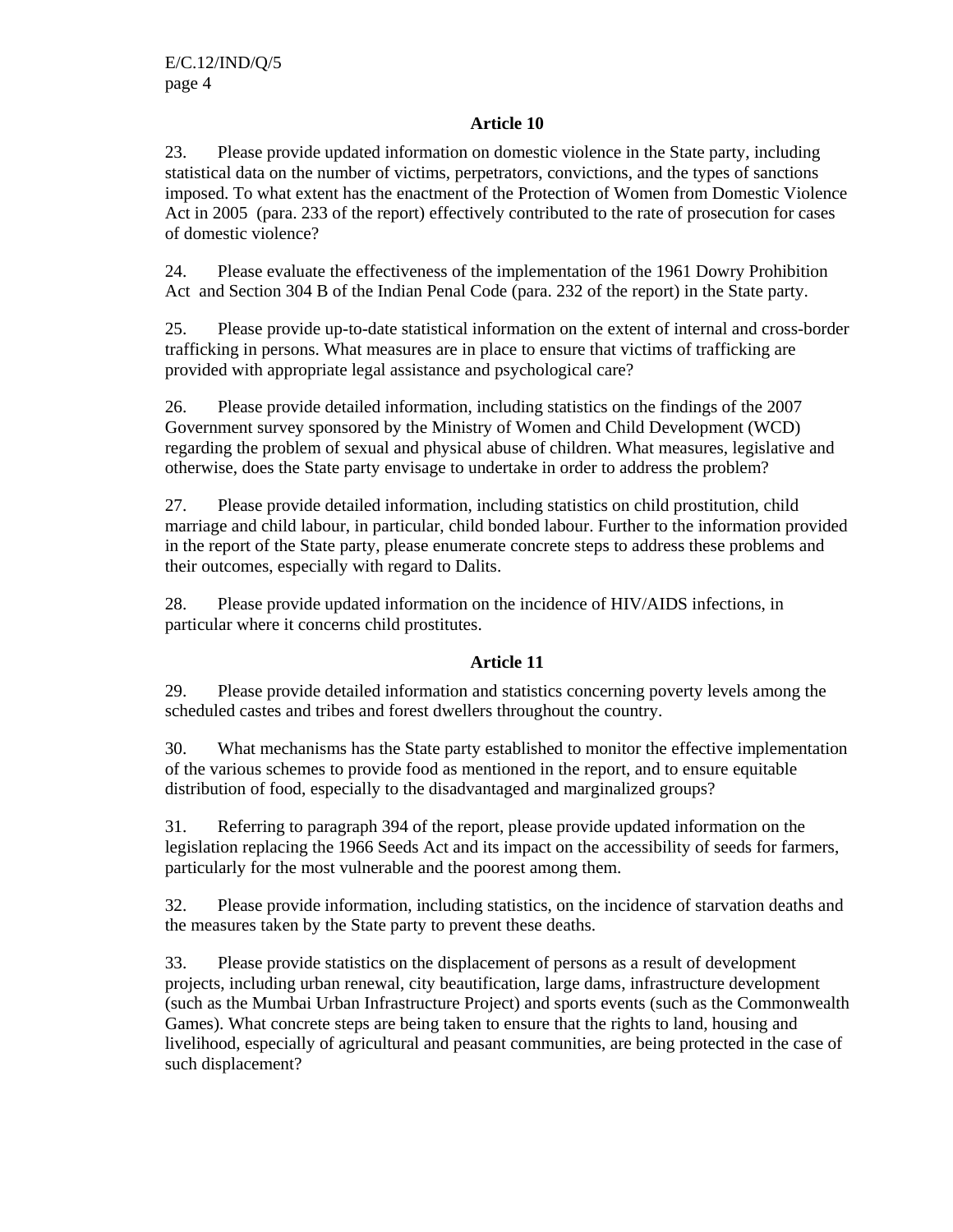34. What is the State party doing to address the problem of housing for people affected by forced evictions following court orders?

35. Please indicate, with statistical information, the extent of homelessness in the State party. Please also provide information on the results of the measures taken by the State party under the 1998-1999 Plan of Action on Housing and the revised 1998 National Housing and Habitat Policy, described in paragraph. 412 of the report. Please also provide information on the number of state-run shelters for the homeless and their capacity (para. 455 of the report).

36. According to a recent census of the Ministry for Housing and Urban Poverty Alleviation of 2006, the number of slum dwellers rose from 27.9 million in 1991 to 61.8 million in 2001. In view of this, please assess the effectiveness of the National Slum Development Programme (NSDP), mentioned in paragraph. 454 of the report.

## **Article 12**

37. Please provide updated statistical information on the public expenditure allocated to health care in the State party, disaggregated by States/Union Territories.

38. In view of the fact that an estimated 4.58 million persons were living with HIV/AIDS at the end of 2002 (para. 544 of the report), please provide information on the impact of the National AIDS Prevention and Control Policy. What measures has the State party taken to address effectively the problem of societal discrimination against persons infected with HIV/AIDS and their families?

39. Please provide detailed information on measures taken by the State party to realise, in practice, its policy goal of reducing maternal mortality, which is estimated by UNFPA to be 540 maternal deaths for every 100,000 live births (as of March 2006), and to improve the sexual and reproductive health of women and girls, in view of the high incidence of unsafe abortion and the resulting maternal deaths (para. 567 of the report).

40. What measures are in place to establish universal access to family planning services, including access to emergency contraception for women and girls who need it?

41. Please provide information on the extent of female sterilization as a method of contraception in the State party. In this connection, please also provide information on the response of the State party to the decision of the Supreme Court in relation to the public interest case brought before it in 2004, regarding abuses in several states by public-health officials who coerced women to undergo unsafe sterilization procedures, which resulted in failure and even deaths.

42. In addition to the information provided in paragraphs 271 to 273 and 461 to 463 of the report, please indicate, including up-to-date statistical data, to what extent the right to access to safe-drinking water is enjoyed by the population in different parts of the country.

## **Articles 13 and 14**

43. Please provide updated statistical information on the allocation of public expenditure on education in the last five years, disaggregated by State/Union Territories.